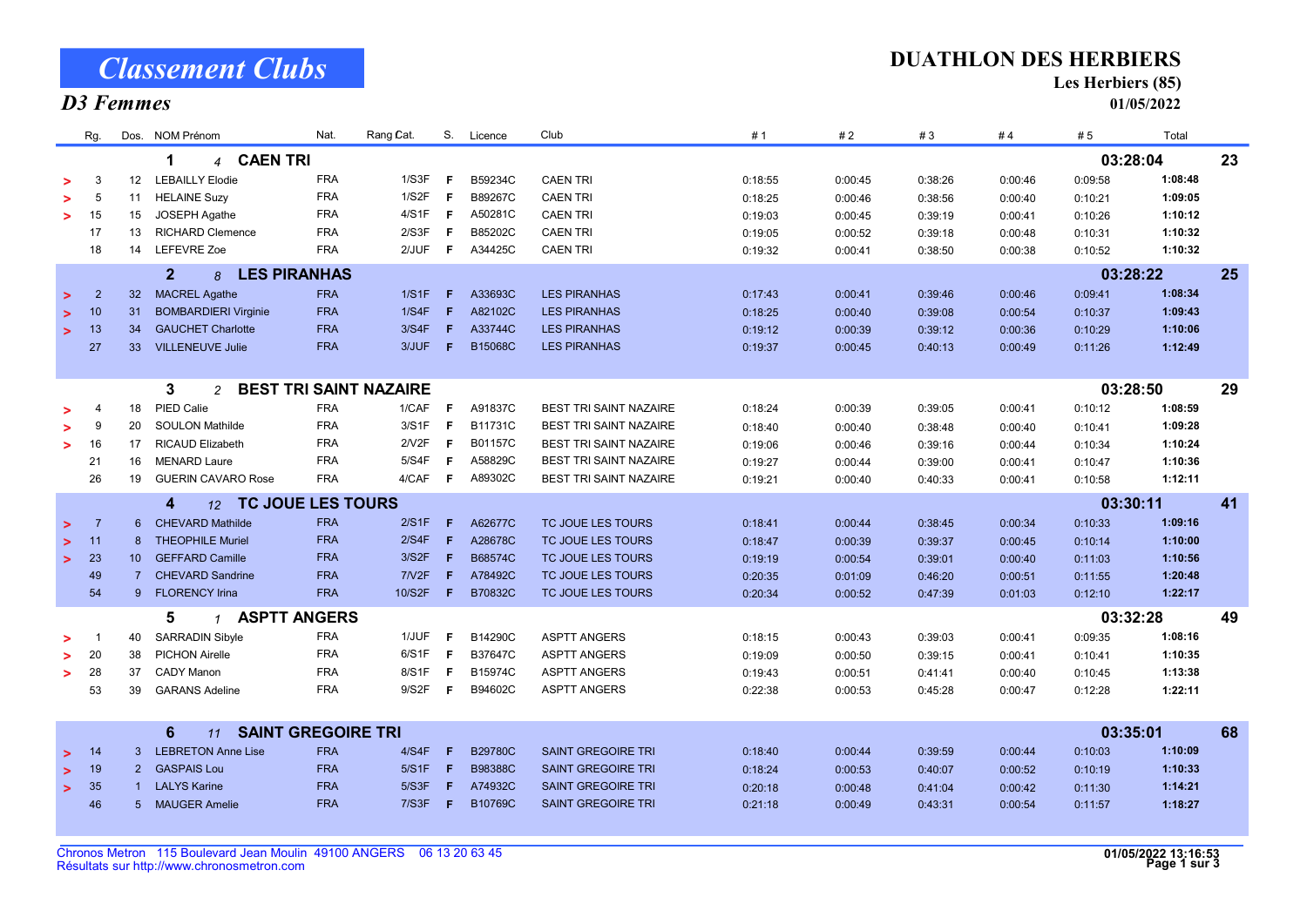# Classement Clubs

### D3 Femmes

#### DUATHLON DES HERBIERS

Les Herbiers (85)

01/05/2022

| Rg.          |           | Dos. NOM Prénom                          | Nat.                    | Rang Cat. | $S_{1}$ | Licence        | Club                    |  | #1      | #2      | #3      | #4      | #5      | Total    |     |
|--------------|-----------|------------------------------------------|-------------------------|-----------|---------|----------------|-------------------------|--|---------|---------|---------|---------|---------|----------|-----|
|              |           | <b>ROUEN TRI</b><br>$\overline{7}$<br>10 |                         |           |         |                |                         |  |         |         |         |         |         | 03:39:46 | 90  |
| 25<br>$\geq$ | 62        | <b>ROCHETTE Camille</b>                  | <b>FRA</b>              | 3/CAF     | F.      | B67557C        | <b>ROUEN TRI</b>        |  | 0:18:25 | 0:00:43 | 0:41:33 | 0:00:33 | 0:10:31 | 1:11:43  |     |
| 31           | 61        | <b>BAILLEUL Clara</b>                    | <b>FRA</b>              | 5/CAF     | F.      | <b>B77297C</b> | <b>ROUEN TRI</b>        |  | 0:19:58 | 0:00:41 | 0:41:28 | 0:00:41 | 0:11:06 | 1:13:53  |     |
| 34<br>$\geq$ | 64        | <b>DUHAMEL Elise</b>                     | <b>FRA</b>              | 4/S3F     | F       | B62664C        | <b>ROUEN TRI</b>        |  | 0:19:33 | 0:01:02 | 0:41:39 | 0:00:46 | 0:11:12 | 1:14:11  |     |
| 38           | 65        | <b>SCHUPPE Ludivine</b>                  | <b>FRA</b>              | 3/1F      | F.      | A33544C        | <b>ROUEN TRI</b>        |  | 0:19:20 | 0:00:49 | 0:43:25 | 0:00:52 | 0:11:06 | 1:15:30  |     |
|              |           |                                          |                         |           |         |                |                         |  |         |         |         |         |         |          |     |
|              |           | <b>VSF TRI</b><br>8<br>15                |                         |           |         |                |                         |  |         |         |         |         |         | 03:46:17 | 94  |
| 6            | 75        | <b>COUDRAY Adriana</b>                   | <b>FRA</b>              | 2/S2F     | F       | A30586C        | <b>VSF TRI</b>          |  | 0:18:50 | 0:00:37 | 0:38:32 | 0:00:36 | 0:10:38 | 1:09:11  |     |
| 36<br>>      | 73        | <b>BABIN Clara</b>                       | <b>FRA</b>              | 7/CAF     | -F      | A30591C        | <b>VSF TRI</b>          |  | 0:19:15 | 0:00:49 | 0:43:24 | 0:00:40 | 0:10:53 | 1:15:00  |     |
| 52<br>>      | 72        | <b>LEBRUN Lola</b>                       | <b>FRA</b>              | 11/S1F    | F       | B88773C        | <b>VSF TRI</b>          |  | 0:23:10 | 0:00:43 | 0:45:02 | 0:00:47 | 0:12:27 | 1:22:07  |     |
| 58           | 74        | <b>ROLLAND Peggy</b>                     | <b>FRA</b>              | 9/V1F     | F       | B38230C        | <b>VSF TRI</b>          |  | 0:23:19 | 0:01:06 | 0:47:19 | 0:00:52 | 0:13:47 | 1:26:22  |     |
|              |           |                                          |                         |           |         |                |                         |  |         |         |         |         |         |          |     |
|              |           | 9<br><b>LANNION TRI</b><br>6             |                         |           |         |                |                         |  |         |         |         |         |         | 03:42:16 | 95  |
| 12<br>$\geq$ | 21        | <b>LEBRETON Nathalie</b>                 | <b>FRA</b>              | 1N2F      | F       | B16439C        | <b>LANNION TRI</b>      |  | 0:19:11 | 0:00:52 | 0:39:10 | 0:00:44 | 0:10:08 | 1:10:04  |     |
| 40<br>⋗      | 23        | <b>LEBRETON Leane</b>                    | <b>FRA</b>              | 8/CAF     | F       | B72529C        | <b>LANNION TRI</b>      |  | 0:20:28 | 0:01:11 | 0:42:08 | 0:00:49 | 0:11:04 | 1:15:38  |     |
| 43<br>$\geq$ | <b>22</b> | <b>DUROYON Ludivine</b>                  | <b>FRA</b>              | 6/S2F     | F.      | B15975C        | <b>LANNION TRI</b>      |  | 0:20:34 | 0:01:05 | 0:42:10 | 0:00:50 | 0:11:58 | 1:16:34  |     |
|              |           |                                          |                         |           |         |                |                         |  |         |         |         |         |         |          |     |
|              |           |                                          |                         |           |         |                |                         |  |         |         |         |         |         |          |     |
|              |           | <b>BREST TRI</b><br>10<br>3              |                         |           |         |                |                         |  |         |         |         |         |         | 03:42:25 | 100 |
| 24           | 52        | <b>GAY Mathilde</b>                      | <b>FRA</b>              | 4/S2F     | F       | B61069C        | <b>BREST TRI</b>        |  | 0:19:26 | 0:01:00 | 0:40:07 | 0:00:45 | 0:10:21 | 1:11:36  |     |
| 37           | 51        | <b>BIBES</b> Leeloo                      | <b>FRA</b>              | 9/S1F     | F       | B12700C        | <b>BREST TRI</b>        |  | 0:20:03 | 0:01:05 | 0:42:23 | 0:00:52 | 0:10:57 | 1:15:19  |     |
| 39<br>>      | 54        | <b>KERDELHUE Lea</b>                     | <b>FRA</b>              | 6/S3F     | F       | B78029C        | <b>BREST TRI</b>        |  | 0:19:50 | 0:01:04 | 0:42:42 | 0:01:00 | 0:10:58 | 1:15:32  |     |
| 56           | 55        | PORTAL Amelie                            | <b>FRA</b>              | 12/S1F    | F       | B67616C        | <b>BREST TRI</b>        |  | 0:22:46 | 0:01:04 | 0:45:07 | 0:00:56 | 0:12:47 | 1:22:39  |     |
|              |           |                                          |                         |           |         |                |                         |  |         |         |         |         |         |          |     |
|              |           | 11<br>13                                 | <b>TRI CLUB NANTAIS</b> |           |         |                |                         |  |         |         |         |         |         | 03:43:38 | 103 |
| 29<br>$\geq$ | 56        | <b>GOARANT Lucie</b>                     | <b>FRA</b>              | 3/S3F     | F.      | B00693C        | <b>TRI CLUB NANTAIS</b> |  | 0:19:50 | 0:00:54 | 0:41:26 | 0:00:40 | 0:10:58 | 1:13:46  |     |
| 33<br>>      | 60        | <b>BELTRAMI</b> Lea                      | <b>FRA</b>              | 5/S2F     | -F.     | C00994C        | <b>TRI CLUB NANTAIS</b> |  | 0:19:51 | 0:01:02 | 0:41:23 | 0:00:51 | 0:11:01 | 1:14:06  |     |
| 41<br>$\geq$ | 59        | <b>PATRON Gwenaelle</b>                  | <b>FRA</b>              | 4/ V2F    | F       | B58309C        | <b>TRI CLUB NANTAIS</b> |  | 0:20:45 | 0:01:01 | 0:41:59 | 0:00:54 | 0:11:09 | 1:15:46  |     |
| 45           | 57        | <b>MENORET Ambre</b>                     | <b>FRA</b>              | 4/JUF     | F       | A73202C        | <b>TRI CLUB NANTAIS</b> |  | 0:21:12 | 0:00:59 | 0:43:26 | 0:00:39 | 0:11:51 | 1:18:05  |     |
| 55           | 58        | <b>PINTENAT Aude</b>                     | <b>FRA</b>              | 7/S4F     | $-F$    | A93283C        | <b>TRI CLUB NANTAIS</b> |  | 0:22:27 | 0:01:01 | 0:45:33 | 0:01:07 | 0:12:20 | 1:22:26  |     |
|              |           | 12<br>9                                  | <b>PONTIVY TRI</b>      |           |         |                |                         |  |         |         |         |         |         | 03:50:27 | 106 |
| 8            | 42        | <b>GRIT Marion</b>                       | <b>FRA</b>              | 2/CAF     | F       | B09408C        | PONTIVY TRI             |  | 0:18:49 | 0:00:40 | 0:38:41 | 0:00:39 | 0:10:34 | 1:09:21  |     |
| 48<br>↘      | 43        | JEGOUREL Morgane                         | <b>FRA</b>              | 7/S2F     | F       | A35683C        | <b>PONTIVY TRI</b>      |  | 0:21:17 | 0:00:53 | 0:45:36 | 0:00:49 | 0:11:45 | 1:20:18  |     |
| 50<br>$\geq$ | 41        | <b>JACQUES Victoria</b>                  | <b>FRA</b>              | 8/S2F     | F.      | B91503C        | <b>PONTIVY TRI</b>      |  | 0:21:15 | 0:00:56 | 0:45:37 | 0:01:03 | 0:12:00 | 1:20:49  |     |